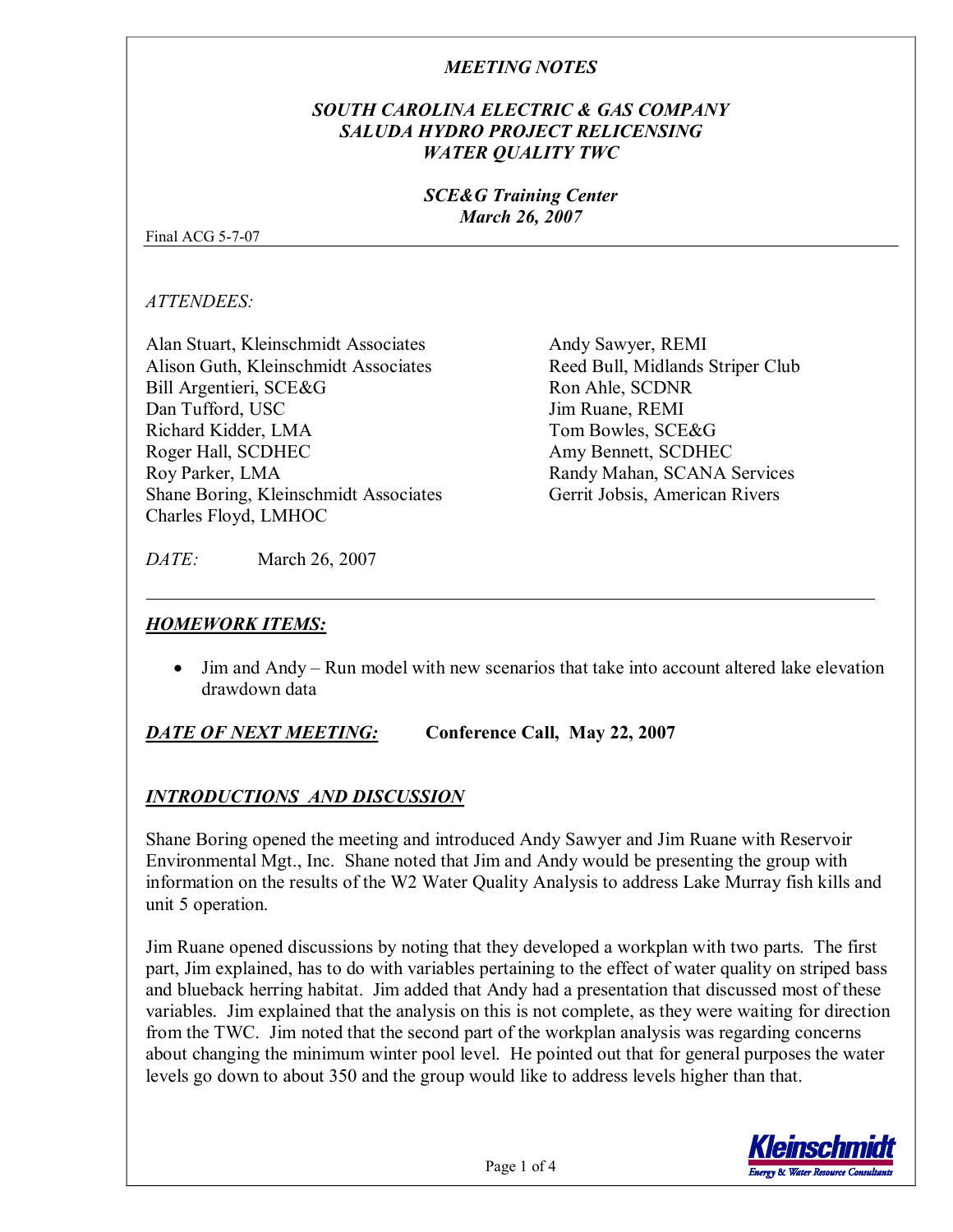## *SOUTH CAROLINA ELECTRIC & GAS COMPANY SALUDA HYDRO PROJECT RELICENSING WATER QUALITY TWC*

#### *SCE&G Training Center March 26, 2007*

Final ACG  $5-7-07$ 

Andy then began a presentation focused on the fish kill analysis. Andy noted that they are in the process of determining what factors have an effect on fish kills and what factors do not. Andy noted that they would also consider water quality impacts that could occur in the tailrace during different scenarios. He explained that the main considerations have included annual flow regimes, pool level management, unit 5 operation, in-lake and release water quality, habitat for striped bass and blueback herring water quality, and meteorological data. He explained that there was an emphasis on the main branch of the lake.

The first set of information that Andy presented was pertaining to the analysis of historical data on fish kills. He explained that they set up a CE-Qual model for the years when a major striped bass fish kill occurred. He noted that they then ran the models in order to identify the causes that apparently contributed to the fish kills. He explained that the models were also used to explore ways to avoid fish kills in the future.

Andy explained that preliminary findings indicate that high flows, mainly during March through August, are the primary cause of fish kills. Andy pointed out that higher flows cause the bottom of the lake to warm up faster and increase the rate of DO depletion. He also explained that meteorological conditions can affect striped bass habitat. Andy showed that model results indicated that DO > 2.5 mg/l was preferential and the that Unit 5 could be used in a manner to help preserve the colder bottom water and was predicted to improve DO and increase striped bass habitat. Ron Ahle noted that he was concerned that the running of Unit 5 to draw off the warmer water could have a harmful effect on the trout fishery downstream. Andy noted that the model depicted the temperature rise in the lower Saluda was slightly elevated, however not dramatically.

The group discussed whether or not there were patterns in which the fish kills occurred. Andy noted that there were no strong patterns depicted by the model. He noted that the strongest correlation was with flow, the years with higher flows in the March through June timeframe typically have more fish kills. Andy explained that in their examination of meteorological data they also looked at air temperatures as well as wind speeds. With air temperature, Andy explained that they performed a 7 day running average as well as a 14 day running average temperature. He noted that the same was done with wind speed.

Andy continued to explain the model calibration and noted that it was originally run for 3 years and the model SOD (Sediment Oxygen Demand) was adjusted in each of those three years to improve DO calibration. Andy also presented the group with the model forebay profiles and graphs depicting the model outputs with the data. The model shown to be was very accurate in representing the data. Andy explained that the model depicts what comes out of the dam, and there is a slight data variation because the data comes from the monitor directly downstream. Andy noted that their main calibration years were 1992, 1996 and 1997.

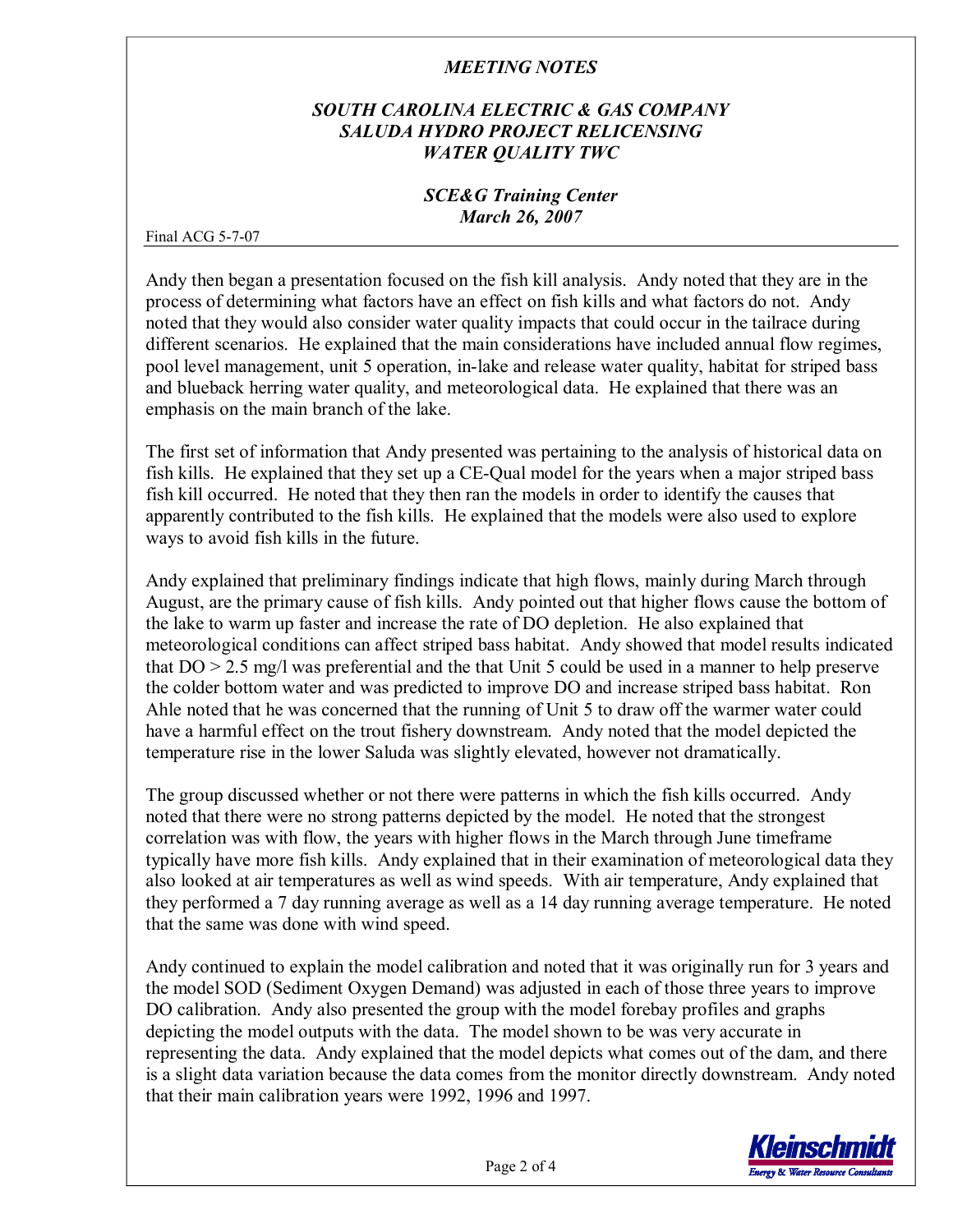## *SOUTH CAROLINA ELECTRIC & GAS COMPANY SALUDA HYDRO PROJECT RELICENSING WATER QUALITY TWC*

#### *SCE&G Training Center March 26, 2007*

Final ACG  $5-7-07$ 

Andy began to explain the model outputs. As the group viewed the animations of the lake, it was shown that in the years that the fish kills took place the preferential habitat completely leaves the lake. It was noted that the best match for Lake Murray was temperature less than 27 degrees and DO greater than 2.5 mg/l. Andy explained that now that they have calibrated the model, they can use this criteria as they go forward with their scenarios.

Bill Argentieri noted that since 2000, unit 5 has been operated last on-first off during the summer months. The group discussed that the model scenario now depicted that when unit 5 was run first it conserves the cooler bottom water. Andy noted that one thing that they noticed when running the scenarios where unit 5 was used to pull off the warmer water is that the lake took longer to turn over.

The group discussed scenarios in which to run unit 5. Alan Stuart suggested using unit 5 as first on from January until September 1 and then going to all bottom units. Ron Ahle noted that he believed that it should be tied to a temperature key rather than date. Gerrit Jobsis noted that they may be able to manipulate the temperatures some with the use of unit 5, however they are still going to have DO issues.

Andy further explained a few of the scenarios that he had run using the model. He explained that they looked at pool level management and it was shown that if you use unit 5 first on and then hold the pool level up slightly in the summer (358') you see a little further improvement in preferential habitat. Bill noted that they were experimenting with holding the water level up higher for longer in the summer to accommodate some of the requests of the stakeholders. He continued to explain that holding it higher in September could pose problems because of hurricane season.

Additionally, Andy showed a scenario that depicted the effect if nutrient loading reductions were made. The scenario showed a dramatic positive change in the volume of available habitat throughout the whole lake. Andy explained that the model considered reductions of total phosphorus to .06 in 96 Creek, Bush River, and the Little Saluda. The group realized that the nutrient loading into the Lake was a problem, but agreed to focus on what they could do with respect to project operations. Ron noted that he would be interested to see what unit operation scenario during what times of year would produce the best results for fish habitat.

After lunch, the group discussed what the next steps would be as far as the analysis of data. After much discussion, the group concluded that they suggested running the model with up to date pool level management strategies. Jim and Andy would run the model with two scenarios. The first will start with the lake elevation at 358' from May 1 through August 31, and take it down a foot a month from September 1 through December 31 until it is at 354'. From Jan 1 through April, Jim and Andy